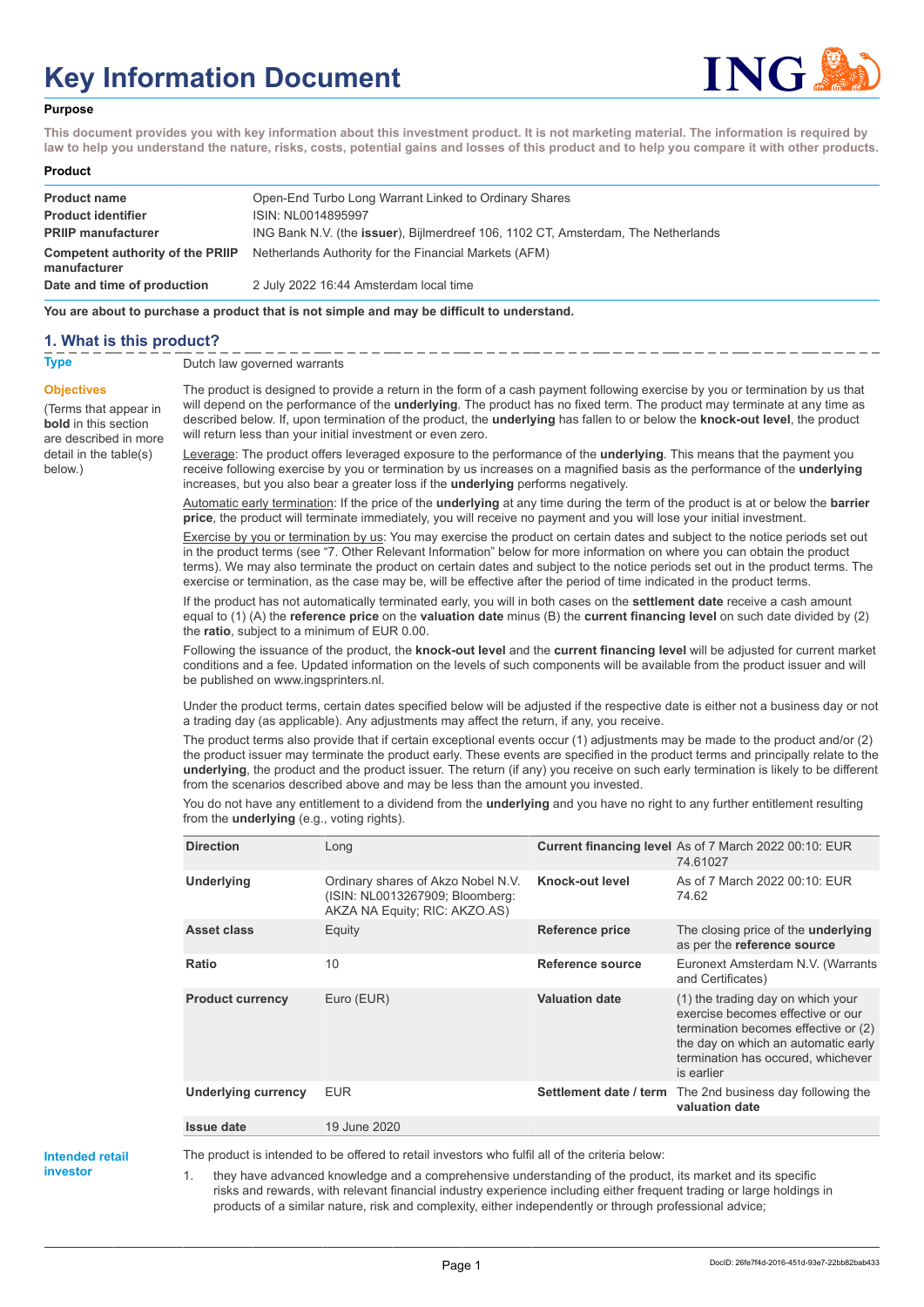- 2. they seek hedging and/or leveraged performance, expect the movement in the underlying to perform in a way that generates a favourable return, have an investment horizon of the recommended holding period specified below and understand that the product may terminate early;
- 3. they accept the risk that the issuer could fail to pay or perform its obligations under the product and they are able to bear a total loss of their investment; and
- 4. they are willing to accept a level of risk to achieve potential returns that is consistent with the summary risk indicator shown below.

The product is not intended to be offered to retail clients who do not fulfil these criteria.

### **2. What are the risks and what could I get in return?**

**Risk indicator**

**Performance scenarios**

| Lower risk |  | you cash in at an early or a later stage and you may get back less. | The risk indicator assumes you keep the product for 1 day. The actual risk can vary significantly if                                                                                                                                            | <b>Higher risk</b> |
|------------|--|---------------------------------------------------------------------|-------------------------------------------------------------------------------------------------------------------------------------------------------------------------------------------------------------------------------------------------|--------------------|
|            |  |                                                                     | The summary risk indicator is a quide to the level of risk of this product compared to other products. It shows how likely it is<br>that the product will lose money because of movements in the markets or because we are not able to pay you. |                    |

We have classified this product as 7 out of 7, which is the highest risk class. This rates the potential losses from future performance at a very high level, and poor market conditions are very unlikely to impact our capacity to pay you.

**Be aware of currency risk:** If the currency of your account is different to the currency of this product, you will be exposed to the risk of suffering a loss as a result of the conversion of the currency of the product into the account currency. This risk is not considered in the indicator shown above.

**Be aware of currency risk:** If (i) the Underlying is traded in a different currency than EUR the unwind amount will be converted to EUR at the prevailing exchange rate which may result in a loss; or (ii) the currency of your account is different from the Currency of the product, you may be exposed to the risk of suffering a loss as a result of the conversion of the Currency of the product into the account currency. Risk (ii) above is not considered in the indicator shown above.

This product does not include any protection from future market performance so you could lose some or all of your investment. If we are not able to pay you what is owed, you could lose your entire investment.

For detailed information about all risks relating to the product please refer to the risk sections of the prospectus and any supplements thereto as specified in the section "7. Other relevant information" below.

**Market developments in the future cannot be accurately predicted. The scenarios shown are only an indication of some of the possible outcomes based on recent returns.**

*Investment: EUR 10,000*

| Scenarios                  |                                                                           | 1 day                          |  |
|----------------------------|---------------------------------------------------------------------------|--------------------------------|--|
|                            |                                                                           | (Recommended holding period)   |  |
| <b>Stress scenario</b>     | What you might get back after costs<br>Percentage return (not annualised) | EUR 0.00<br>$-100.00\%$        |  |
| Unfavourable scenario      | What you might get back after costs<br>Percentage return (not annualised) | <b>EUR 0.00</b><br>$-100.00\%$ |  |
| <b>Moderate scenario</b>   | What you might get back after costs<br>Percentage return (not annualised) | EUR 0.00<br>$-100.00\%$        |  |
| <b>Favourable scenario</b> | What you might get back after costs<br>Percentage return (not annualised) | EUR 0.00<br>$-100.00\%$        |  |

The average returns shown in the above table are not annualised, which means they may not be comparable to the average returns shown in other key information documents.

This table shows the money you could get back over the next day under different scenarios, assuming that you invest EUR 10,000.

The scenarios shown illustrate how your investment could perform. The recommended holding period for this product is less than one year. The figures are therefore not calculated on a per year basis, but for the recommended holding period. Figures in this section and "4. What are the costs?" are therefore not comparable with figures given for products with a recommended holding period of at least one year. The scenarios presented are an estimate of future performance based on evidence from the past on how the value of this investment varies, and are not an exact indicator. What you get will vary depending on how the market performs and how long you keep the product. The stress scenario shows what you might get back in extreme market circumstances, and it does not take into account the situation where we are not able to pay you.

This product cannot be easily cashed in. This means it is difficult to estimate how much you would get back if you cash in before the recommended holding period. You will either be unable to cash in early or you will have to pay high costs or make a large loss if you do so.

The figures shown include all the costs of the product itself, but may not include all the costs that you pay to your advisor or distributor. The figures do not take into account your personal tax situation, which may also affect how much you get back. Buying this product holds that you think the price of the underlying will increase.

Your maximum loss would be that you will lose your investment.